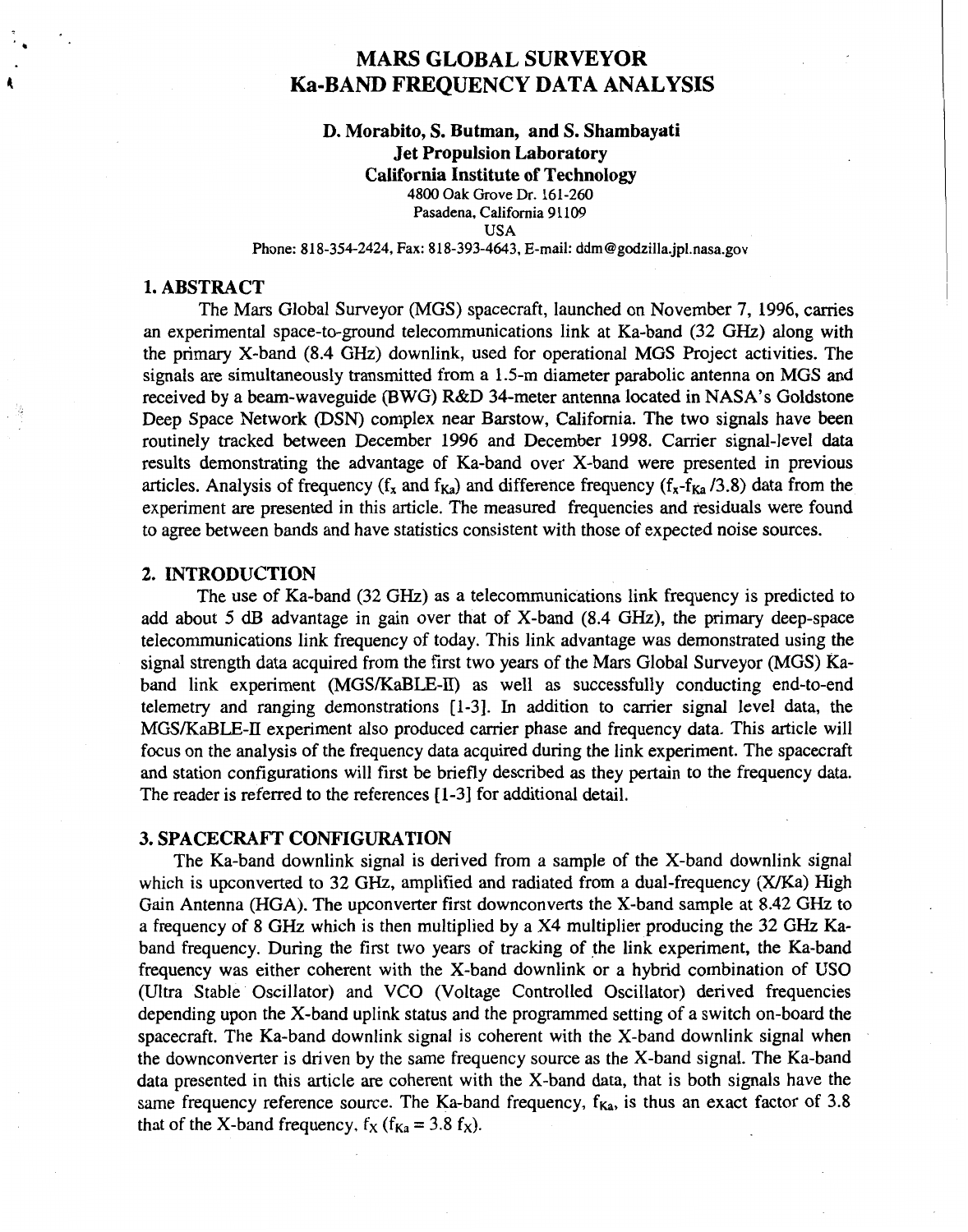## **4. GROUND SYSTEM CONFIGURATION**

The ground station used to acquire the data is DSS-13, a 34-meter beam-waveguide (BWG) antenna located at the NASA Goldstone Deep Space Tracking Complex near Barstow, California. This antenna incorporates a series of mirrors inside beam waveguide tubes which guide and focus the. RF energy onto feed horns on low noise amplifiers (LNA) residing in a subterranean pedestal room. A dichroic plate allows simultaneous reception of both X-band and Ka-band signals. The LNA output RF signals are downconverted to IF near *300 MHz,* and transported via optical fiber to a control room where they are input to the various receivers.

The Experimental Tone Tracker (ETT) is a digital phase-lock-loop (PLL) receiver which was used to simultaneous track both X-band and Ka-band carrier signals during the tracks. The analog IF signal input to the ETT are open-loop downconverted to baseband and then digitized. Once a signal is detected, the ETT's digital PLL's extract estimates of the carrier *SNR* (pc/No) in a 1-Hz bandwidth as well as phase and frequency at baseband. These data are written at 1-second intervals onto output data files for later processing.

#### **5. RESULTS**

This section describes the results of the analysis performed on X-band and Ka-band frequency data acquired from MGS between January **1997** and December **1998.** All Ka-band data used in the analysis were coherent with the X-band data. The following frequency data analysis results will be discussed; individual band frequency residuals for Ka-band and X band, differenced X/Ka data with emphasis on Allan deviation results, and one-way **USO**referenced Ka-band and X-band frequency estimates.

#### **5.1 Frequency Residuals**

The ETT produced phase and frequency data for passes conducted between January **1997**  to December **1998.** During several of these passes, the downlink carrier reference was either the on-board **US0** (one-way mode), or a transponded version of an X-band uplink signal generated by an operational DSN station during normal operations through the spacecraft's VCO (three-way mode). The Ka-band downlink frequencies for these passes are coherent with the X-band downlink frequencies (multiplier of**3.8).** 

The estimates of received baseband phase at 1-second sampled time tags from the station generated ETT data files are converted to received sky frequency estimates bypost-experiment software and written onto output files. These files containing time tags and received sky frequencies were input to the STBLTY analysis program set [4] developed for Radio Science. STBLTY produces frequency residuals, Allan deviation, reconstructed phase, frequency and phase power-density, and estimates of the frequency emitted at the spacecraft **(US0** frequency when data are one-way). Frequency residuals for the individual bands were computed by removing a model frequency (including Doppler) from each observable frequency at each time tag. A simple troposphere correction was applied to the data. No ionosphere correction was applied. The model frequency was estimated from MGS Navigation Team trajectory files.

The first pass after the HGA was fixed on earth point while the spacecraft radiated both X-band and Ka-band signals. occurred on January **17, 1997.** The frequency residuals for individual bands for this pass are displayed in Figure la (X-band residuals) and Figure lb (Kaband residuals). The linear trends are attributed to the aging behavior of the USO  $(0.23 \text{ Hz/day at }$ X-band) and the systematic sinusoidal signatures are attributed to dynamic motion of the spacecraft which is not modeled in the trajectory (spacecraft spin).

[Table](#page-2-0) 1 summarizes the Allan deviations,  $\sigma_y(\tau)$  at  $\tau = 1$ , 10, 100 and 1000 sec for the individual-band X-band and Ka-band frequency residuals of the January **17, 1997** pass. Also in Table I, for comparison, are the pre-flight **US0** Allan deviation measurements which agree with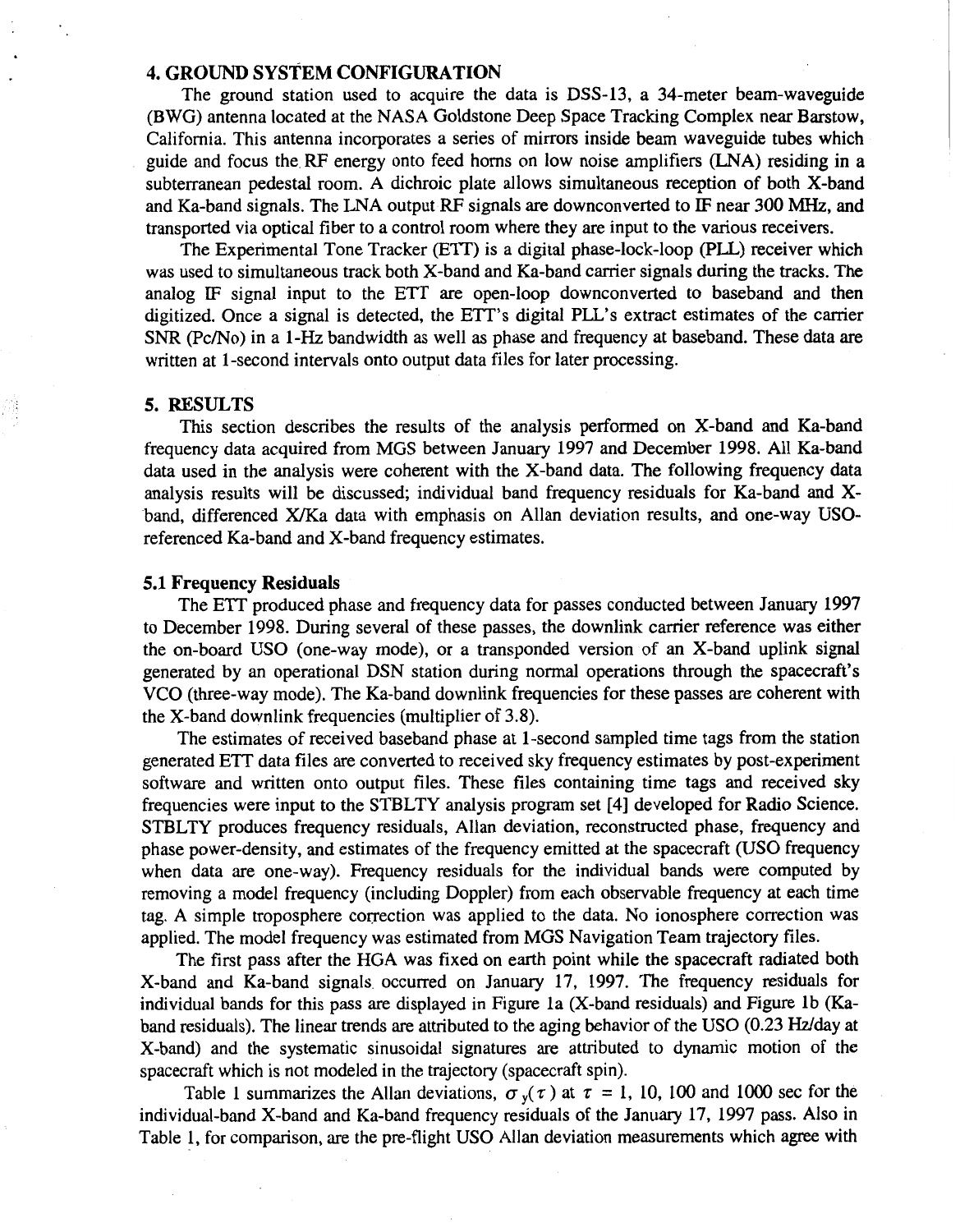<span id="page-2-0"></span>the individual band values when other effects do not dominate, and the Allan deviation of the difference of the X-band and Ka-band frequencies,  $(f_x - f_{\kappa} / 3.8)$ .

The X-band and Ka-band Allan deviations are in good agreement with each other for all time intervals  $\tau = 1$ , 10, 100 and 1000 sec. The individual band Allan deviations agree with the US0 preflight value at 1 sec, but are somewhat higher than the **US0** preflight value at 10 and 100 sec, and are significantly higher than the **US0** preflight value at lo00 *sec.* The higher Allan deviations at 10 and 100 sec may include contributions from sources other than the **USO,** such as troposphere and unmodeled spacecraft motion. The **lo00** sec Allan deviation values are believed to be dominated by a combination of **US0** aging (which has been removed in the preflight data), and unmodeled spacecraft motion. When the sinusoidal and aging trends are removed from the residuals, the DSS-13 X-band and Ka-band  $\sigma_{v}(\tau = 1000-s)$  reduce to 1.2x10<sup>-13</sup>. This value is nearer the pre-flight value of  $0.97 \times 10^{-13}$ . The 1-second Allan deviations are dominated by the USO as they agree closely with its pre-flight value  $(1.3 \times 10^{-13})$ . Thus, the frequency residuals estimated for individual frequency bands for this pass are dominated by the **US0** (when in the one-way mode) and unmodeled dynamic spacecraft motion in the form of significant trends.

For passes where Ka-band is coherent with X-band, the received downlink Ka-band frequency **is** an exact factor of 3.8 times the X-band received frequency. By taking frequency differences across identical time tags of the form  $f_x - f_{ka}/3.8$ , all non-dispersive error contributions, including unmodeled dynamic spacecraft motion, **US0** aging and troposphere, cancel out in the resulting residuals. The remaining noise sources should include thermal noise (significant at small time scales) and charged particles (which dominate at higher time scales). The difference frequency residuals are effectively a measure of the charged particle effect on the X-band link since the effect at Ka-band is significantly smaller (by the ratio of the frequencies squared). The resulting frequency differences in Figure IC for the January 17, 1997 data clearly display a significantly cleaned and flattened residual plot.. The corresponding Allan deviation versus time interval plot of these frequency differences is displayed in Figure Id.

The troposphere contributes noise to the individual band Allan deviations. However, this contribution cancels out in the difference frequency and thus its effect is removed in the difference frequency Allan deviations along with all other non-dispersive noise sources. The Xband and Ka-band carrier signal strengths were comparable during January 17, 1997 (X-band Pc/N0=56 *&-Hz,* Ka-band Pc/No=53 *&-Hz).* The difference frequency Allan deviations for 10, 100, and lo00 seconds significantly exceed predictions based on thermal noise estimates derived from the Pc/No data, and are thus attributed to charged particle effects on the X-band link.

Table 1

|       | Allan Deviation Summary for January 17, 1997 Data |                        |                               |                          |  |  |  |
|-------|---------------------------------------------------|------------------------|-------------------------------|--------------------------|--|--|--|
|       | X-band                                            | Ka-band                | $USO$ Pre-flight <sup>1</sup> | $(f_x - f_{Ka}/3.8)/f_x$ |  |  |  |
| (sec) | $\sigma_{v}(\tau)$                                | $\sigma_{v}(\tau)$     | $\sigma_{v}(\tau)$            | $\sigma_{v}(\tau)$       |  |  |  |
|       | $1.15 \times 10^{-13}$                            | $1.11 \times 10^{-13}$ | $1.34 \times 10^{-13}$        | $0.36 \times 10^{-13}$   |  |  |  |
| 10    | $1.01 \times 10^{-13}$                            | $1.00 \times 10^{-13}$ | $0.64 \times 10^{-13}$        | $0.12 \times 10^{-13}$   |  |  |  |
| 100   | $0.96 \times 10^{-13}$                            | $0.97 \times 10^{-13}$ | $0.72 \times 10^{-13}$        | $0.06 \times 10^{-13}$   |  |  |  |
| 1000  | 3.91 $x10^{-13}$                                  | $3.93 \times 10^{-13}$ | $0.97 \times 10^{-13}$        | $0.09 \times 10^{-13}$   |  |  |  |

## For most of the other passes conducted throughout the two-year period, thermal noise dominated the lower time intervals (1-sec and 10-sec) of the individual X-band and Ka-band residuals as the spacecraft range increased and the carrier *SNR* decreased. Allan deviations at 100-s were consistent with media or the **US0** for most passes as thermal noise did not appear

<sup>&#</sup>x27; **"Final US0 Test Results" conducted at** *JPL* **Frequency Standard Test Laboratory by AI Kirk, Test Engineer, on August 18-21, 1995.**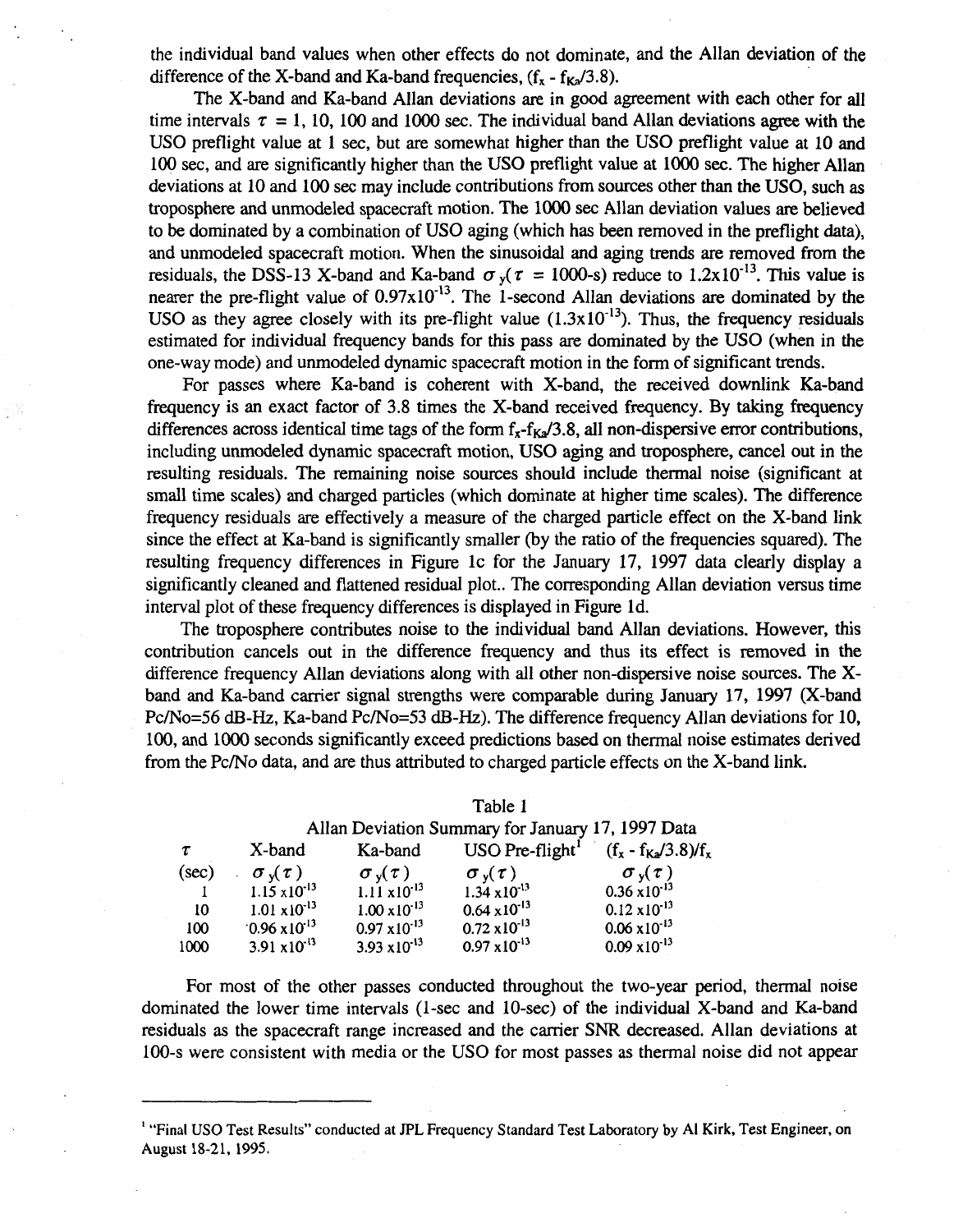to dominate at that time scale. Single-band Allan deviations at 1000-s were dominated **by**  unmodeled dynamic motion of the spacecraft and the USO.

For those passes in which significant durations of simultaneous coherent X-band and Kaband data were acquired, the Allan deviations of the difference data type  $(f_x - f_{xa}/3.8)$  were estimated. Figures 2a-d display these Allan deviations versus day number for time intervals of 1 sec, 10-sec, 100-sec and 1OOO-sec, respectively. The "+" symbols on Figures 2a-d denote actual measurements and the **"1"** symbols denote estimates based on thermal noise (computed from Pc/No measurements). The Allan deviation for the short time intervals were generally in agreement with the predictions based on thermal noise for most passes, where other effects such as charged particles did not dominate. The significant increase in Allan deviation between days 485 and 515 on Figures 2a-d is due to charged particles during the May 1998 solar conjunction period when the spacecraft signal ray path passed near the sun.

The 1000-s Allan deviations are displayed in Figure 3 as a function of solar elongation angle. A general trend is apparent which shows Allan deviation decreasing as solar elongation angle increases from near 6° to about 170°. This trend is consistent with a model curve derived from S-band Viking data acquired between 1976 and 1978 **[SI.** The expected thermal noise contributions to the 1O00-s Allan deviations lie well below the observed Allan deviations as shown. The majority of the 1OOO-s Allan deviations in Figure 3 clustered at high solar elongation angles (above 160 $^{\circ}$ ) are in good agreement with a predicted Allan deviation of 6x10<sup>-15</sup> for the anti-solar direction at X-band [5]. The Ka-band data are thus useful for removing all nondispersive error sources from the X-band data thus allowing solar plasma effects to be probed.

## **5.2 One-way USO-Referenced Frequency Data**

Figure 4 displays the USO frequencies estimated from the DSS-13 ETT X-band and Kaband data (X and K symbols) using STBLTY as well as independent X-band data acquired at operational DSN stations during MGS Radio Science USO experiments<sup>2</sup> (S symbols). A few X-band only DSS-13 passes were included in cases where insufficient Ka-band data were acquired or Ka-band was configured in the hybrid mode. Evident upon inspection of Figure **4**  is the increasing aging trend of the USO which is about 0.23 Hz/day. The uncertainties of the individual pass US0 frequencies for DSS-13 and MGS Radio Science X-band generally run from about 2 mHz to 10 mHz, while for DSS-13 Ka-band, they range from 10 mHz to 60 mHz. (for one-second sampled data over typical experiment durations of one to several hours).

When the DSS-13 data are compared against the independently acquired and processed Radio Science data, the individual experiment **US0** frequencies are found to agree within 1 *Hz.* Figure 5 displays the differences of the individual US0 frequency estimates of Figure **4**  with a quadratic fit of the MGS Radio Science X-band US0 data. The DSS-13 X-band and Ka-band data are biased about *0.2 Hz* above the fitted model of the MGS Radio Science data. The linear trend of the DSS-13 residuals in Figure 5 between day number 160 and 200 appears to be the source of a significant amount of this small discrepancy, but its cause has not been . identified nor its statistical significance quantified. The sub-Hz differences between the Radio Science and the DSS-13 US0 frequencies are attributed to different models and software algorithms, different stations and equipment, and statistical effects of using different data . intervals.

[Table 2](#page-4-0) is a summary of the residuals of quadratic fits over each data set. There is good agreement between all three data sets with the MGS Radio Science data set having the least amount of RMS residual scatter (0.16 **Hz** versus 0.3 **Hz)** about its quadratic fit.

MGS Radio Science Team; D. Hinson and J. Twicken, Stanford University.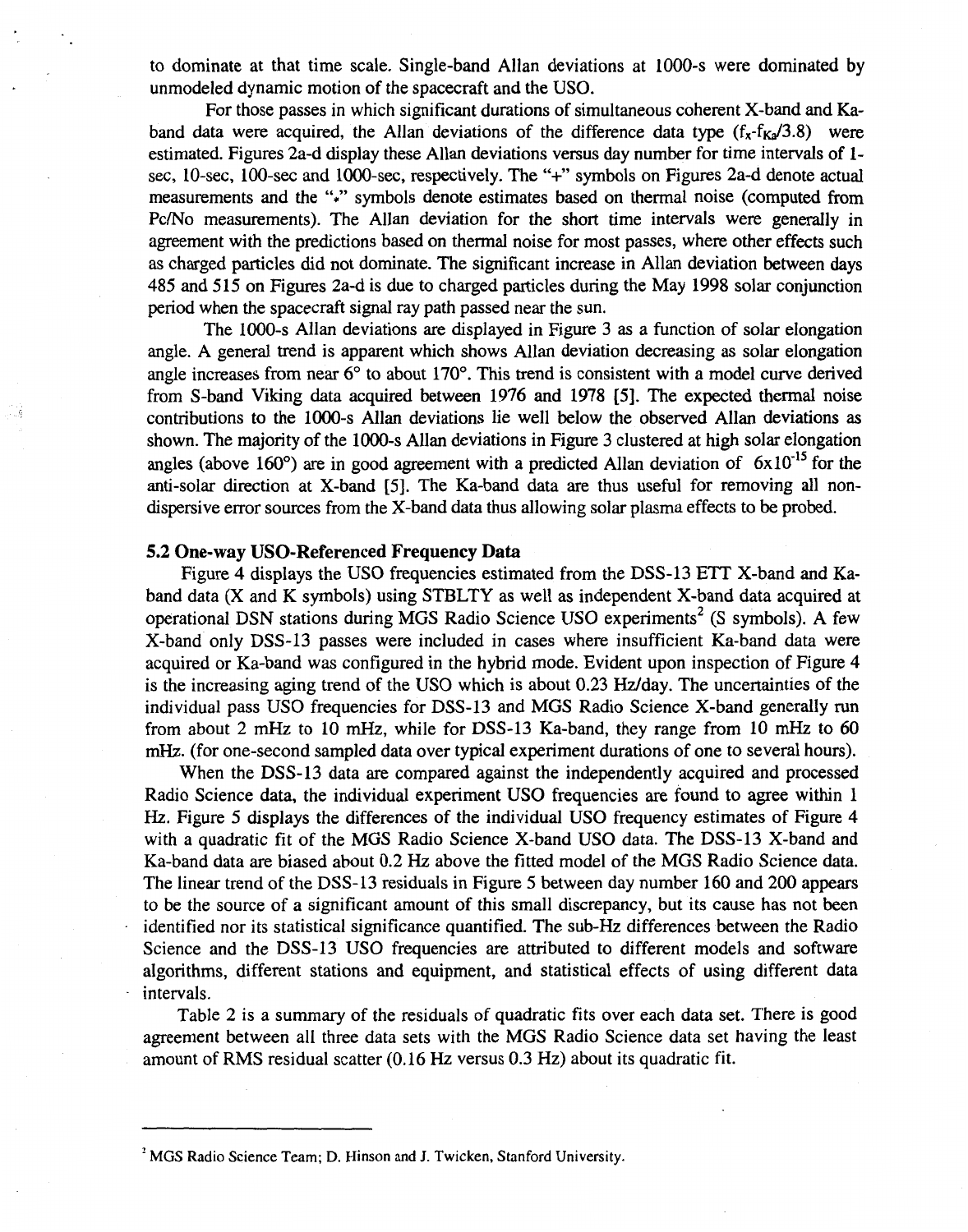<span id="page-4-0"></span>Figure *6* displays the differences of the individual pass DSS-13 X-band **US0** frequency and DSS-13 Ka-band US0 frequency (divided by 3.8) determined over common data spans. The DSS-13 X-band and Ka-band **US0** frequency estimates over common data periods were all within 10 mHz of each other. The average of the  $f_X(uso)$  -  $f_{Ka}(uso)/3.8$  differences plotted in Figure *6* was -0.7 *mHz* with an rms scatter of **2** mHz.

## Table **2**  US0 Fit Analysis Results (Referenced to X-band)

| <b>RMS</b> | Slope Term          | <b>Offset Frequency</b>   | Number of |
|------------|---------------------|---------------------------|-----------|
| (Hz)       | (Hz/Day)            | (Hz)                      | Passes    |
| 0.296      | $0.2291 \pm 0.0009$ | $8423152938.662 \pm 0.09$ | -33       |
| 0.311      | $0.2290 \pm 0.0010$ | $8423152938.822 \pm 0.13$ | 23        |
| 0.163      | $0.2266 \pm 0.0008$ | $8423152938.479 \pm 0.08$ | 19        |
|            |                     |                           |           |

## **6. CONCLUSION**

् इति

The MGSKaBLE-If link experiment measured frequency residuals which were in agreement between bands and whose statistics were consistent with expected noise sources. The DSS-13 X-band and Ka-band US0 frequencies estimated from common time periods agreed between bands to better than 10 *mHz,* and these estimates agreed with independent MGS Radio Science estimates to better than 1 *Hz.* 

## **7. ACKNOWLEDGMENTS**

We would like to thank J. Armstrong, J. Layland, and R. Woo of JPL, and W. Adams and A. McMechen of Lockheed-Martin Astronautics Co. for their technical expertise; J. Bevan for computer software support; J. Twicken and D. Hinson of Stanford University for providing the MGS Radio Science US0 data; T. Priest and the MGS Navigation Team for providing trajectory files; the **DSS-13** station personnel for conducting the experiments *(G.* Bury, J. Crook, G. Farner, J. Garnica, R. Littlefair, R. Reese, and L. Smith); L. Teitelbaum, and P. Wolken for scheduling support; and M. Speranza, T. Buckley, L. Moreno, and A. Milanian for assistance in data processing.

### **8. REFERENCES**

[l] D. Morabito, **S.** Butman, and **S.** Shambayati "The Mars Global Surveyor Ka-band Link Experiment (MGS/KaBLE-II)", The Telecommunications and Data Acquisition Progress Report 42-137, January-March 1999, Jet Propulsion Laboratory, Pasadena, California, May 15, 1999.

[2] **S.** Butman, et. al. "The Mars Global Surveyor Ka-band Link Experiment (MGSKaBLE-II)", in the proceedings of the  $3<sup>rd</sup>$  Ka-band Utilization Conference, November. 1997, held in Sorrento, Italy.

[3] D. Morabito, **S.** Butman, and **S.** Shambayati "Recent Results from the Mars Global Surveyor Ka-band Link Experiment (MGS/KaBLE-II)", in the proceedings of the 4<sup>th</sup> Ka-band Utilization Conference, November. 1998, held in Venice, Italy.

[4] D. Morabito and **S.** W. Asmar "Radio Science Performance Analysis Software", The Telecommunications and Data Acquisition Progress Report 42-120, vol. October-December 1994, Jet Propulsion Laboratory, Pasadena, California, February 15, 1995, pp. 121-152.

[5] Armstrong, J. W., Woo, R. and Estabrook, F. B., "Interplanetary Phase Scintillation and the Search for Very Low frequency Gravitational Radiation", The Astrophysical Journal, **230,** 570- 574, June 1, 1979.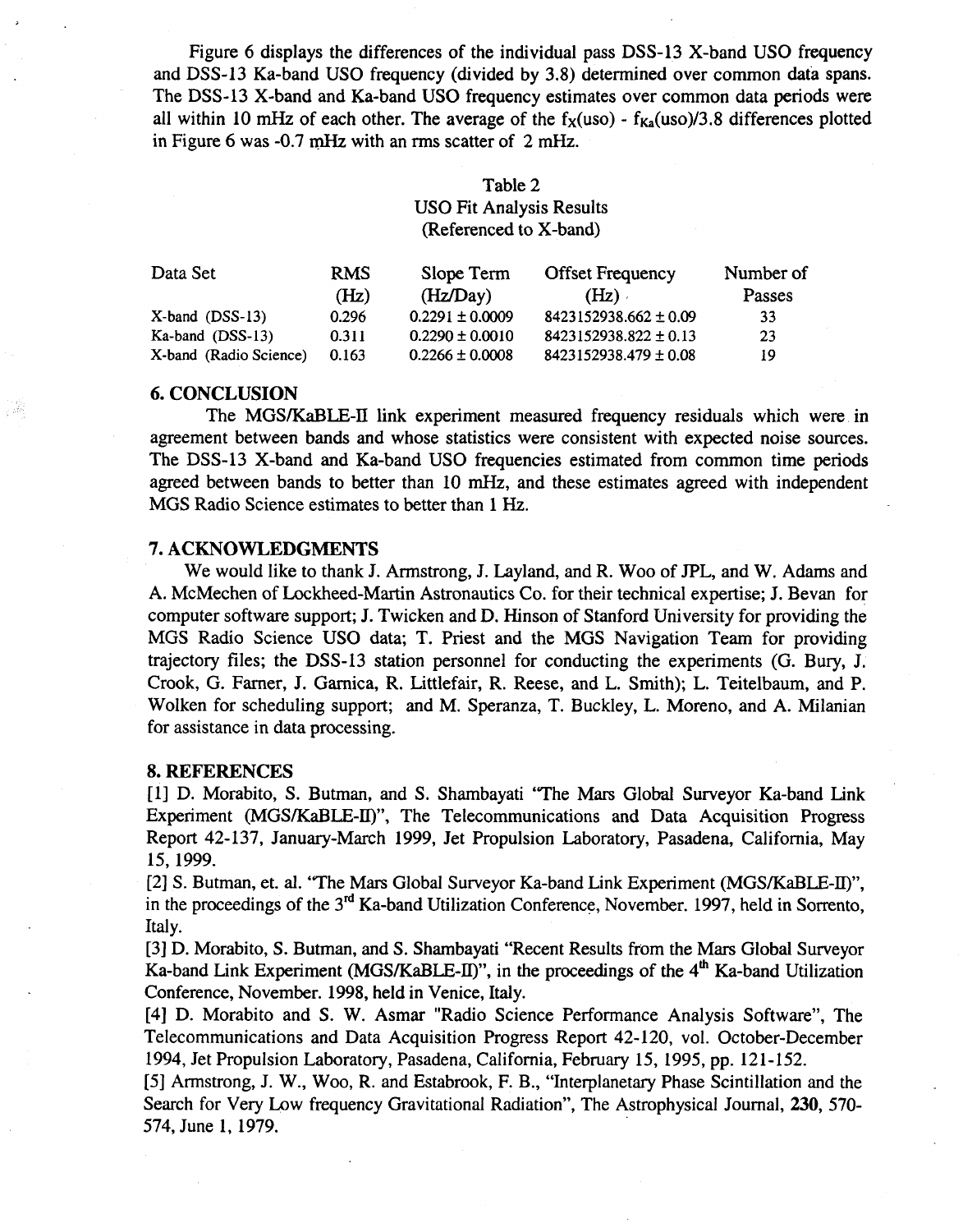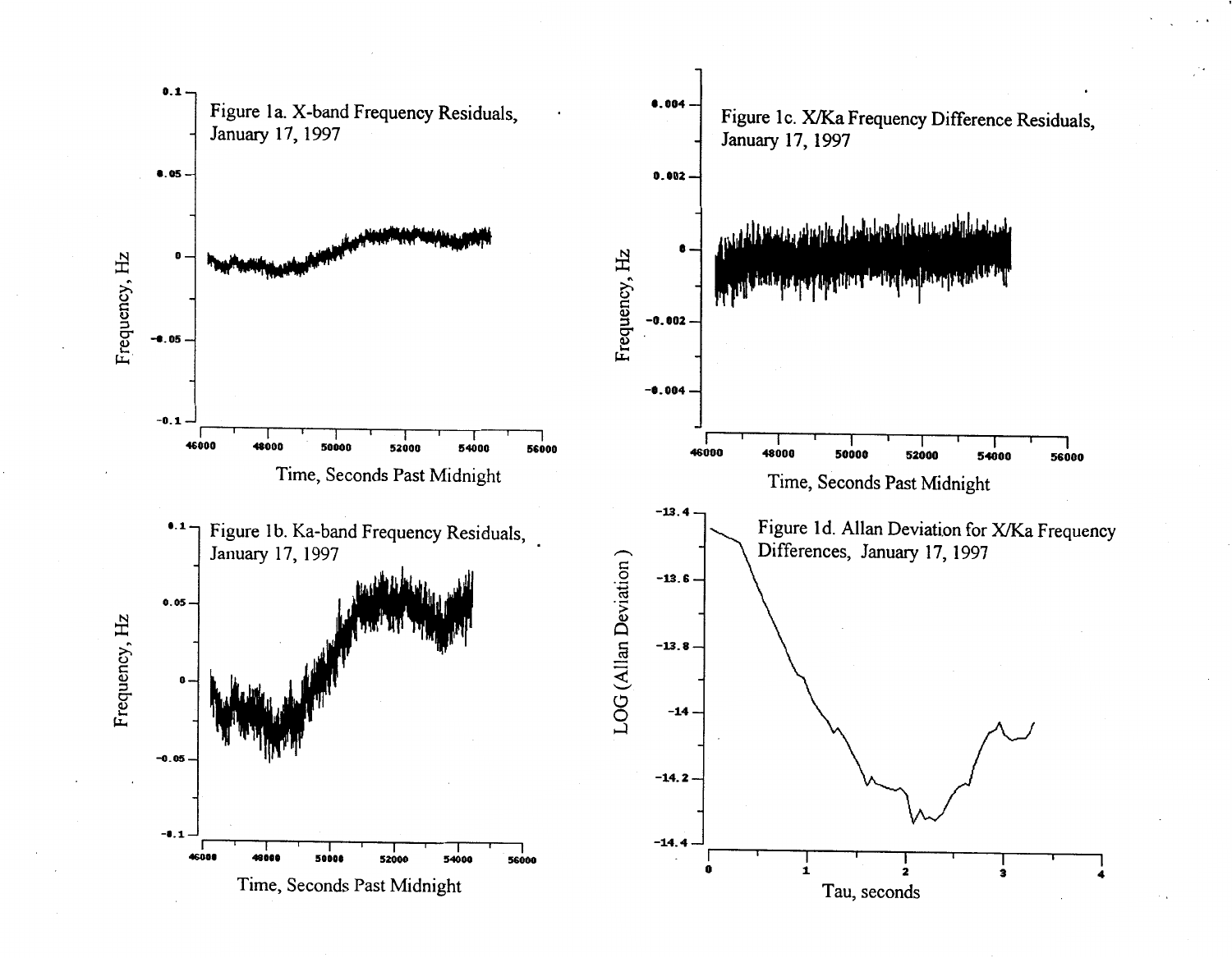